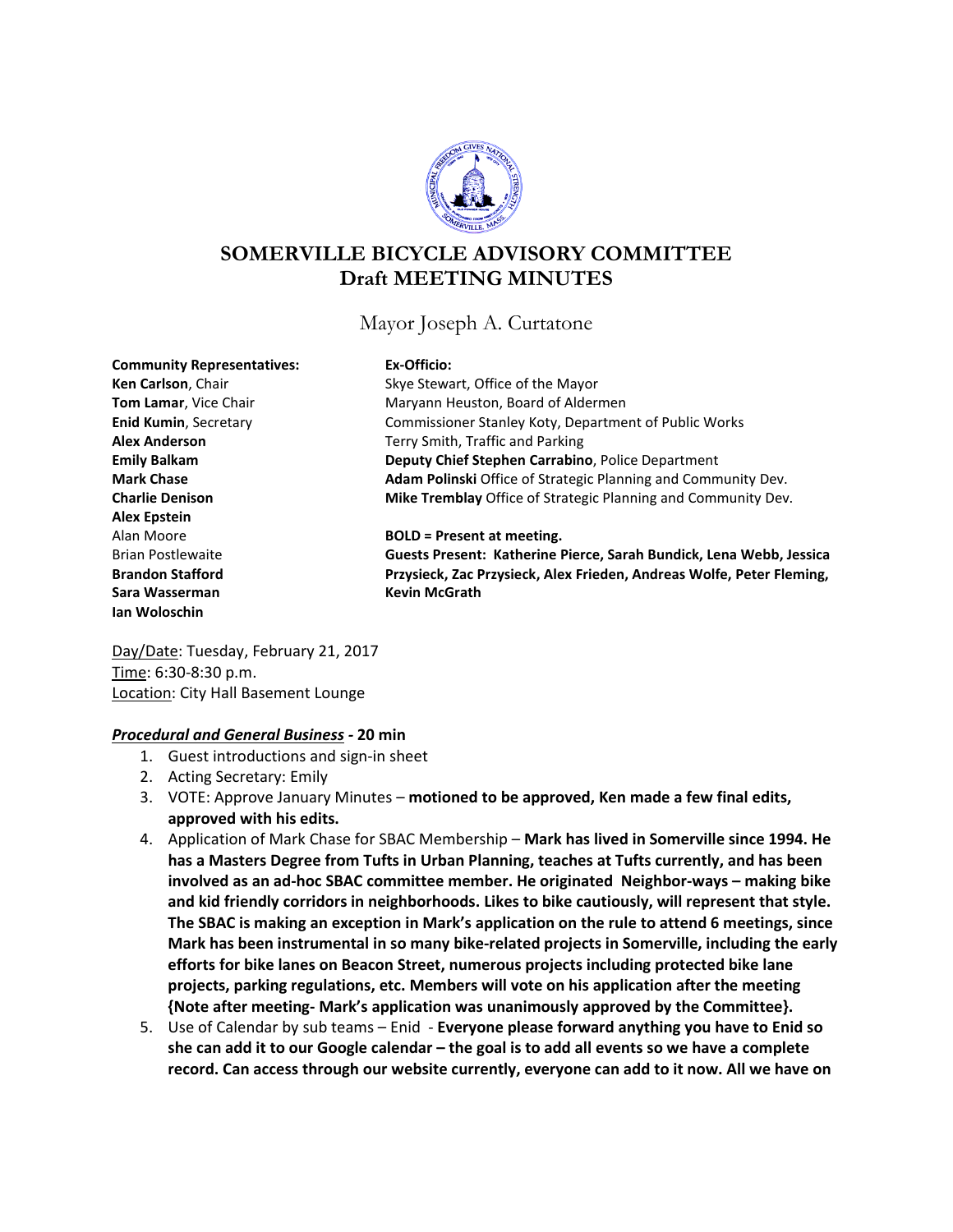**it currently is this meeting and perhaps a Bike Talk, would be good to flesh this out.** 

- 6. Acting Secretary schedule and reminder about minute taking Enid. **This has been discussed over email, look for your name. Adam is sending out the agenda in MS Word every month, use this as a template, upload it in Box. Make sure everything is completed by Monday following the meeting so others can make edits or comments as appropriate. Then the final version is approved at the following meeting. If you can't make your obligation, please work on getting someone to switch with you or reach out to Enid.**
- 7. Use of Slack for communication Tom **Messaging software tool – free for basic version, works well on Web and Mobile, could be useful for informal and/or cross-team communication. Concerns about history, extra noise, etc. Benefit is non-members could participate in conversations more easily (can't write to SBAC official email list). Kevin has already done the initial set up, will send out invites.**

#### *Annual Report status- Alex A 5 min See City Update below*

#### *Vision- Mark Chase 20 min*

- *Tufts PBL network –* **See presentation "West Somerville Protected Bicycle Lanes – Proposal for Low cost/low stress facilities" by Mark Chase.** 
	- o **Two way protected bike lane would fit around the Tufts campus on College Ave, Powderhouse Blvd and Packard Ave.**
	- o **Next to athletic fields / campus, which means would need to remove parking lane on one side. Would still be a parking lane on the other side to fit in the existing curb to curb space and there is a parking garage on the Boston Ave side of campus that is largely unused.**
	- o **Typical cross-section proposed as 10' two-way protected bike lane (5' each direction), 1' buffer with flexposts, two 11' travel lanes, 7' parking lane. Could adjust by 1' or so as needed**
	- o **Need to figure out how to address the bus stop near the circle. One possibility is to relocate bus stop to other side of Powder House Circle.**
	- o **Hard part is transitions when the two-way protected bike lane ends, and as it passes through Powder House circle.**
	- o **Ball field is used for local residents in the summer – need to figure out this piece as well.**
	- o **Powder House Blvd has wide planting strip, not sure of ownership. Could be repurposed in longer term reconstruction, but not in short term build.**
	- o **Employees of Tufts don't want to pay to park on campus, often park in this area. (\$200 yearly fee approx.)**
	- o **There are curb extensions at the intersection of Packard, would need to remove the northeast corner. This would be the only change to curbs.**
	- o **Estimated cost \$100,000, good chance Tufts could pay for this, especially if Somerville would ask for it.**
	- o **Neighbors are about 60% students, 40% non.**
	- o **Mark has met with Brad Rawsomn about the project and he is in favor.**
	- o **Next Steps:** 
		- **Meet with Ward Alderman (Ken Carlson, Brandon Stafford, Mark Chase)**
		- **Approach Tufts for support (Mark and Brad Rawson will do this)**
		- **Engineering Team deciding if they have bandwidth/need to attack this project or not.**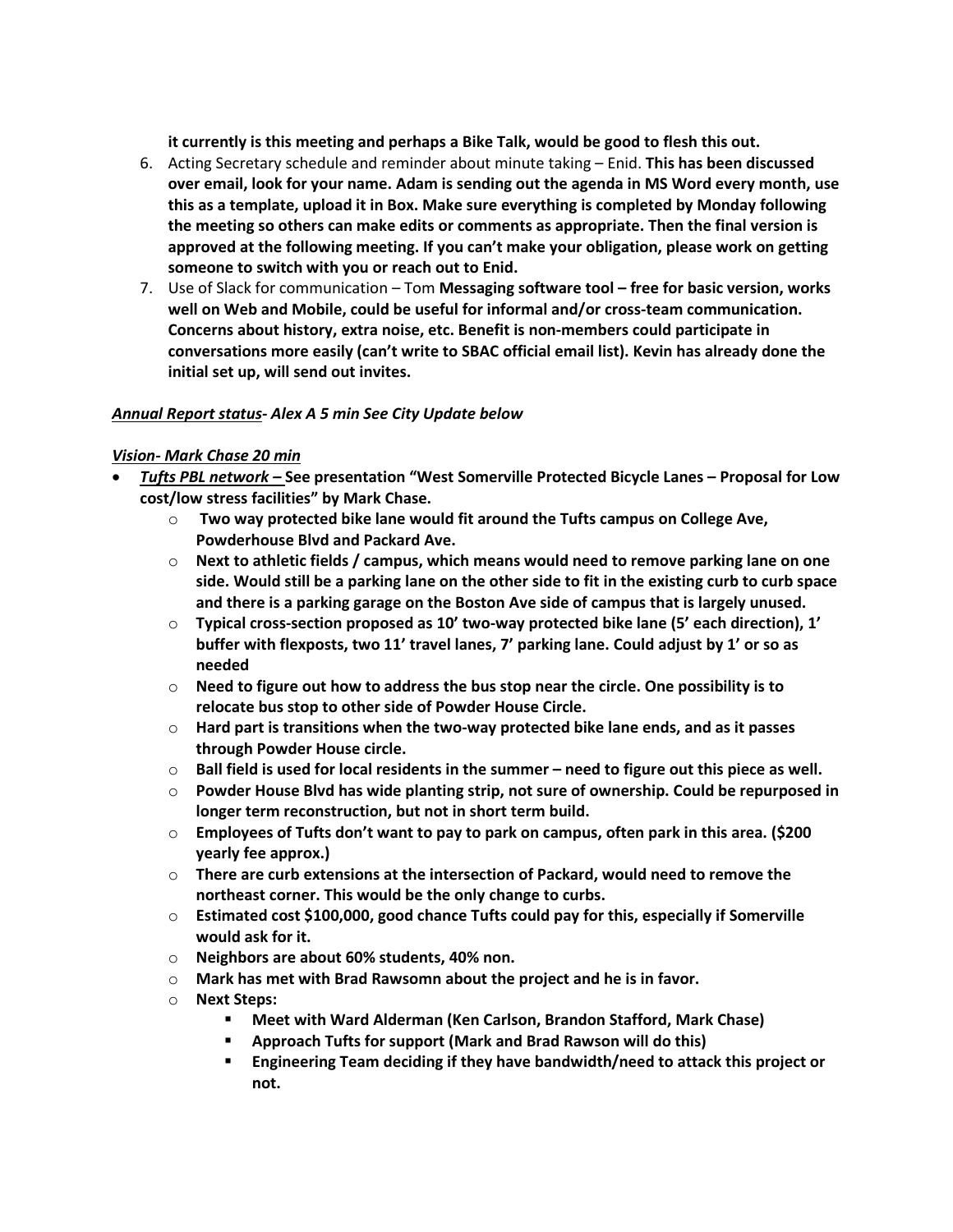- o **Follow up discussion:**
	- **Have this recommendation come from the Committee, will need a public outreach meeting in order to roll it. Will need to develop a strategy around this.**
	- **Motion to approve the concept of this proposal and refer the Engineering team to review further. Approved.**
	- **Alternate suggestion, given work load that the Engineering team has currently, we could all take a look at this (Ken, Mark and Tom and whomever else wants to be involved). Fastest this would actually start paint on the street is August. Will know by the end of March if it's an August 2017 project, would need a design around then or early April – likely will come from Tufts' on-call consultant VHB (a large traffic and engineering firm).**
	- **Details needed: Who's paving it, plowing it, etc. Show the design on an aerial photograph.**
- *Neighborways (moved to next month)*

## *Update from City- Adam 30 min*

- Meet Mike Tremblay **Mike started as Senior Transportation Planner two weeks ago (position had been vacant since Jennifer Molina left). Worked with Andreas at Howard Stein Hudson, studied under Peter Furth before then at Northeastern. Also worked on the design for the Comm Ave and Connect Historic Boston protected bike lane projects. Excited to be working on this side of the river in Somerville.**
- Annual Report **- In the hands of the city currently, but need more PHOTOS – more variety and submissions in general. Should have a final version from the city shortly. Adam and Mike looked it over, they feel it's there in terms of content, a few nit-picky changes, goal is to have it done by April 1st, plus/minus two weeks. Consistency in punctuation and abbreviations are the type of changes we can expect. Most important is the cover photo – Photo of Beacon St Cycletrack with Carice from Bicycle Belle in it- Ken recommends this one.**
- HSIP status **Might not happen in 2017, consultant said there's been some hang ups on the State Level. Adam working on getting more details around this or see if there's a way to at least get some paint down.**
- Beacon St snow removal policy for protected bike lane. **Working with DPW and the Mayor's office to establish a procedure moving forward (thanks Ian for your proposal!), need to work with operations on this to find out what's reasonable/doable middle ground if they can't meet all asks. In addition to snow removal, drainage is an issue. Should be fixed when the project is actually finished. Need to make sure it's ok at intersections with cross streets. SBC proposed raised crossings at minor intersections, but this did not make it into the final design. Worth check into this – but will be better than it is now by mid-summer hopefully.** 
	- o **Next month: Let's talk about getting ahead of everything for the Beacon Street project.**
	- o **August Meeting: Let's revisit the snow removal policy before next winter comes.**
- Webster Ave construction communication plans **Eversource is digging it up in late spring – will need to coordinating timing on this project. Ken recommends a sub-committee to work on this with the community, parking, with the city, etc.**
- Five-year street resurfacing update **- New Director of Engineering, updated the list, had a consultant run a model based on this, get as many people as are willing into a room to review the plans on all the streets on the list for both this year and next. Goal is to get plans a year**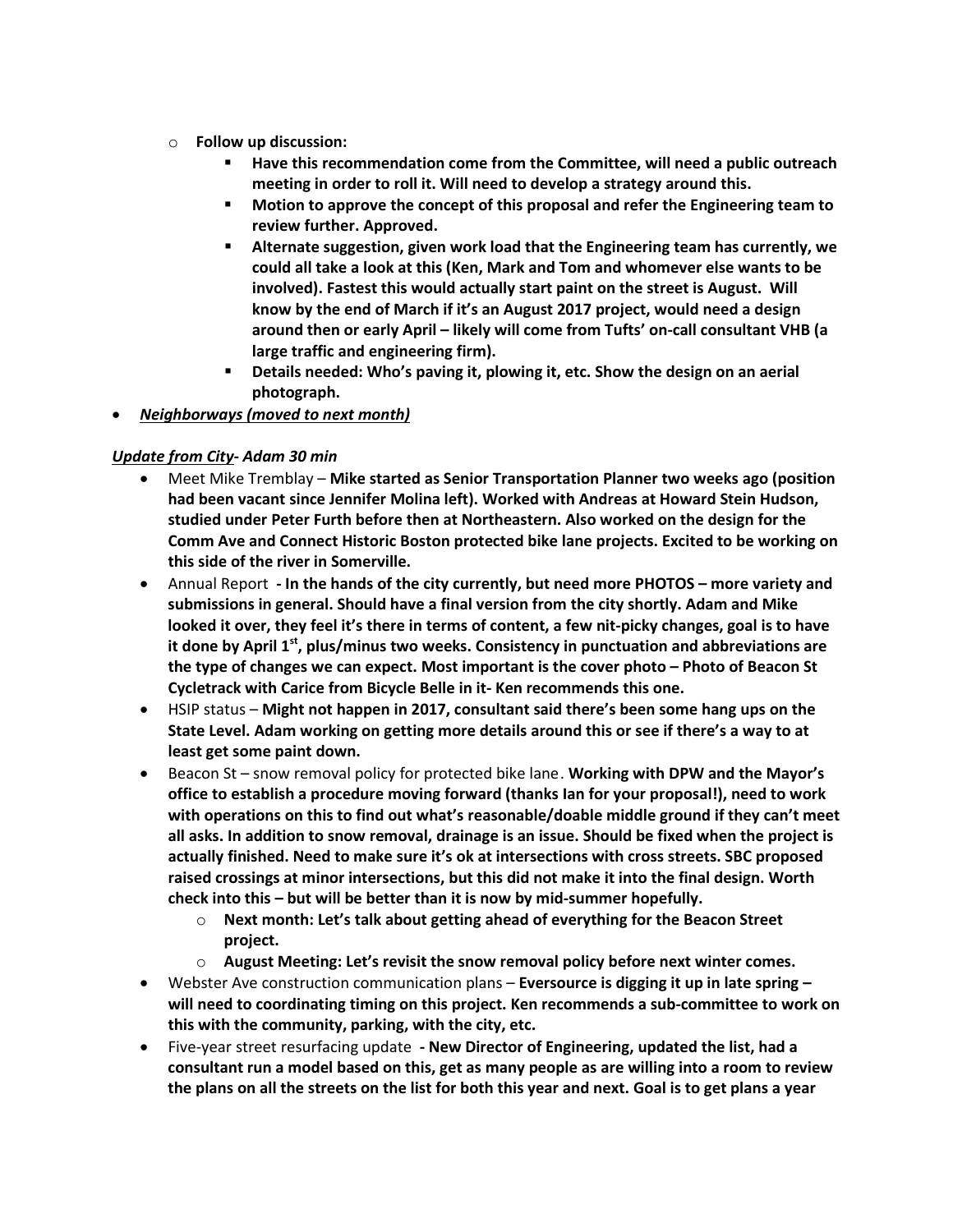**ahead – should be happening next month. Request to re-stripe existing infrastructure. OSPCD responsible for expanding network, all the maintenance is on Traffic and Parking. Every year they do an eyeball check to see what's the most faded and then have a contractor address. They are working on a better procedure for this. Committee can report back on this for Terry if that would be helpful. Thermoplastic is different from paint – takes longer to fade.** 

- Traffic Commission and Traffic Board appointees **– Currently being reviewed by Brad and Suzanne (director of Traffic and Parking). Looking for a citizen to represent the committee community member. Alex Frieden, a frequent guest at SBAC meetings has applied for the position. The Traffic Board is a special body that meets separately – likely they'll want someone for that as well, currently under review.**
- Status of BoA and Engineering Ex-Officio replacement **Selection process is still in progress, no update yet. Ken has an update: Bill White says there are 3 Alderman that are interested, and that BoA president Bill White will make a final decision. Ken has made his recommendation as well. Update: MaryAnn Heuston was confirmed as BoA liaison.**
- Bike safety campaign and rolling out of new bike map **Met with communications department, getting the bike facilities map into a mailing, flyering, bike safety posters that can be given to the committee to pass out to local businesses, will have in the next month or can pick up sooner. Bike map is done, has been sent to the committee, will address changes/comments.**
- Citywide transportation data layers update **Crash data analysis doc is being put into a web interface that we'll be able to look at to help visualize the data. Don't have the timeline for this quite yet – perhaps a month or two. 2016 crash data will be added shortly as well. GIS guru is working on a golden source data layer which includes parking meters, bus routes, fire hydrants, etc. Will be released this week or next.**
- Safety Zones **Traffic commission approved as Board of Aldermen a list of 60 streets that will be 20 mile per hour zones near parks, senior centers, Somerville hospital. Should start seeing the signage in a month. 25 MPH is the new default city limit unless otherwise posted. Recommendation that high volume neighbor-ways would be a place to test lower speed limits and expand the safety zones.**
- **Conflict of Interest Training – see email from Adam.**
	- o **All Committee Members: Please review attachments and watch the 60 min training video, print out the certificate and email it to Adam.**

### *Team Updates- 45 min*

- Education Team- 10'
	- o Bike Talk series for 2017 **– Next one is on Wednesday – Phil Goth "The battle for a complete street in East Arlington". A great example of how Advocacy can work even when someone put \$100,000 of funding against the infrastructure.**
	- o Bike Month Kick-off Event- **May 7 Aeronaut (with Encouragement Team) – Get all the local organizations to table, Panel will be on how to advocate for Safer Streets, moderated by Jon Ramos.**
	- o Team Goals
		- **Looking for a liaison with the High School**
		- **F** Increase Publicity
		- **Continue Bike Talk program, track attendance, table to provide info**
		- **Update materials used for tabling. Emulate Cambridge's "Street Code" booklet – aimed at drivers, pedestrians and cyclists equally. It came from the city – Ken**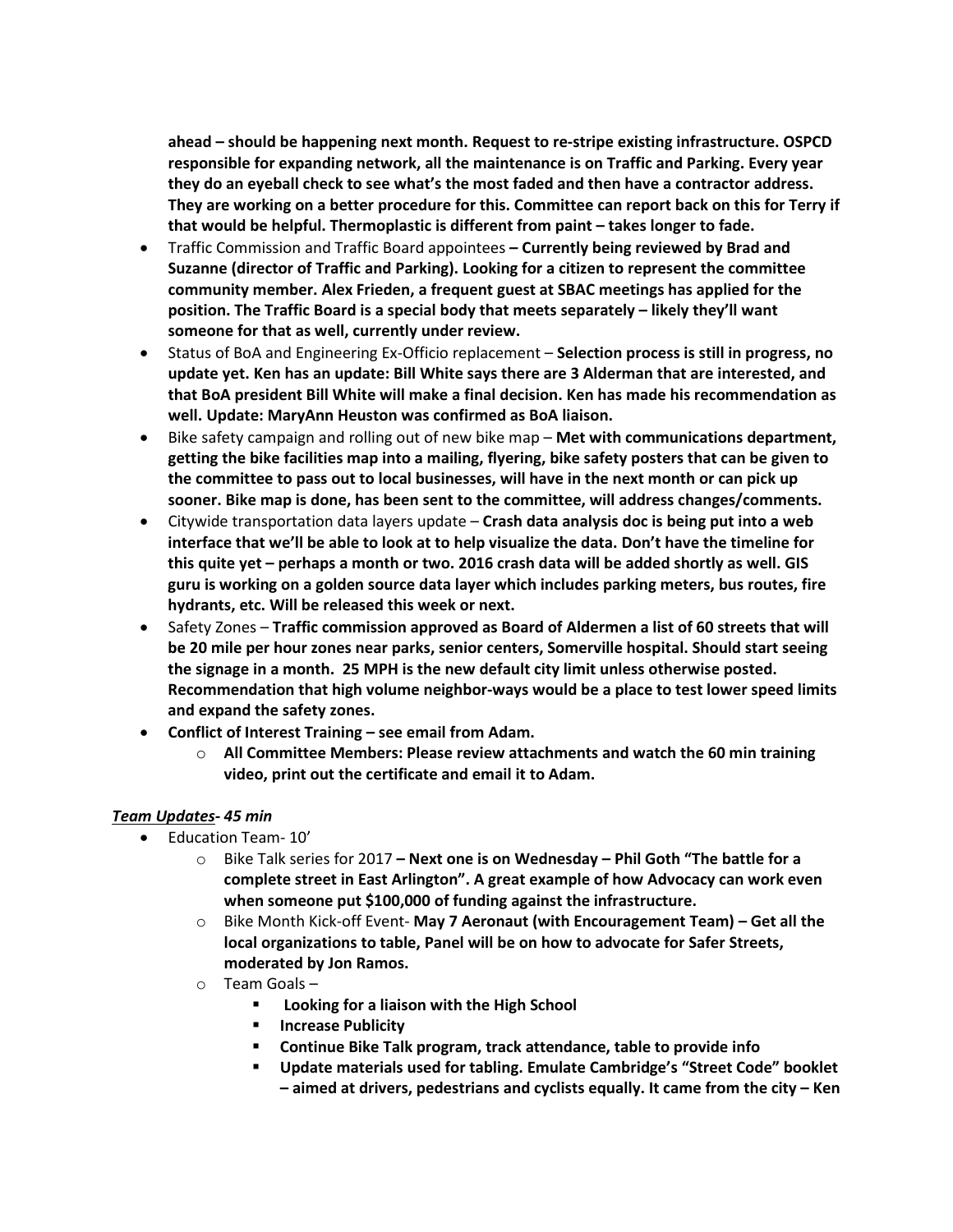#### **will talk to Tegin to see if we can use most of it.**

- Engineering Team- Brian 15'
	- o Elm St Short/Medium/Long term plans **Andreas put together three plans for the length of Elm Street:**
		- **Short – Only paint and flex posts. Bike lane on both sides up until Beech. Green Paint near Willow/Beech intersection to show conflict points. Bus Stops are the same locations as currently. Bike lane switches sides by Cedar. There's an advisory bike lane at Wilson Square at the end. Concern: Slip lane is a hazard when cars turn from Somerville Ave into the slip lane. Needs to be addressed in next version. Can we use Bollards in addition to paint? Paint isn't effective there. Let's add 200ft to the concept to address the problematic slip lane between Somerville Ave and Elm St. Also, repaint crosswalks. Existing ones will be preserved. Note, everyone agrees this short term plan is a huge improvement over the existing infrastructure.**
		- **Medium – Also consider taking away parking. Parking is removed along the south side from Cutter until it widens enough. Estimate removing 55-60% of the on-street parking throughout the corridor. Would need someone to measure carefully to determine exactly how far would need to be removed. It's mostly resident permitted not commercial parking. Add some bollards to shorten cross walk distances if possible in a low cost way, without changing curbs. Buffered loading zone by the Star Market in Porter Square. Question: can we restrict trucks at certain times of day? Use a bike lane the rest of the time when not needed for loading. Can be done with paint and bollards to show that it's a loading zone. This has been done in Allston.**
		- **Long – Magic wand to remove curbs, protected bike lanes, etc. Closing off the middle of Beech would have a rebuilt pedestrian island. Proposal to consider a round-about. Coordinate with Cambridge.**
		- **Section from Cedar St to Somerville Ave is being repaved in the short term as part of Cedar St utility work. So opportunity to propose something better.**
		- **Recommendation: Add Cutter Ave, Beech, Cedar and Mossland to show the connections to the rest of the network.**
		- **Also add Neighborway on Hancock – hope is that this will be built as pilot this year. Will need to do a parking study for Elm St in March.**
	- o Summary of Inman Square Proposals **Final design this summer, 25% in March or April, breaking ground this fall potentially.** 
		- **Let's discuss this at the next meeting, running out of time to take a formal position. Cambridge Safe Streets Facebook page has the latest designs.**
		- **City doesn't have a formal position currently, may change in the next month.**
	- o Coordination with Arlington on Broadway Alex E **Brad is aware of this. Broadway is currently lacking any bicycle facilities. Tom and Alex E will update committee next month after meeting with Arlington advocates.**
	- o **Medford is repaving Boston Ave and adding a bike lane in one direction as part of Complete Streets grant. There are about three blocks of Boston Ave in Somerville (near Whole Foods / the Mystic River), Medford proposed including Somerville's section.**
	- o Team Goals –